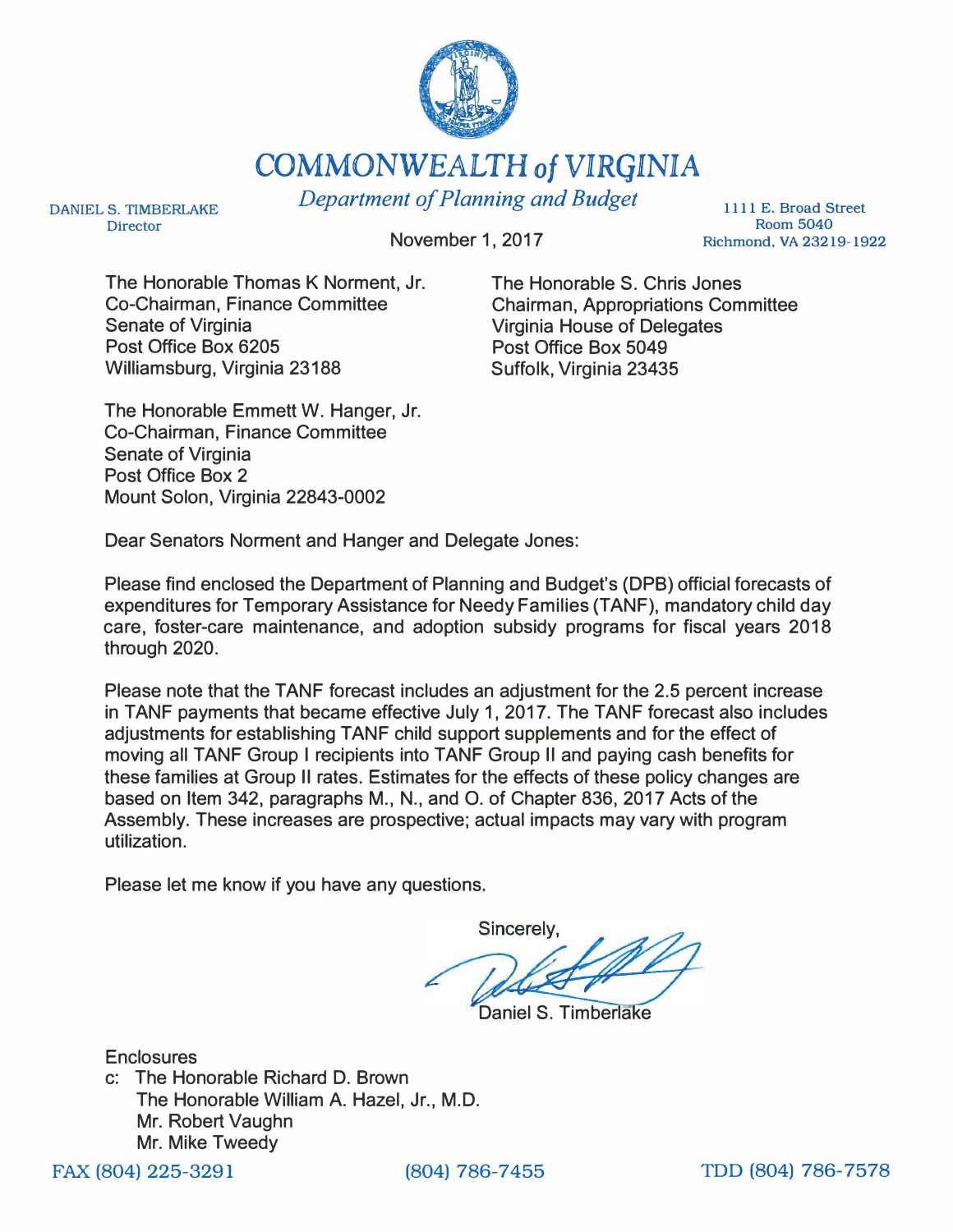| <b>TANF Expenditure Forecast</b>             |               |              |               |
|----------------------------------------------|---------------|--------------|---------------|
|                                              | <b>FY2018</b> | FY2019       | <b>FY2020</b> |
| July                                         | \$5,374,349   | \$4,826,175  | \$4,488,510   |
| August                                       | \$5,283,330   | \$4,795,942  | \$4,458,331   |
| September                                    | \$5,130,726   | \$4,766,007  | \$4,428,376   |
| October                                      | \$5,090,302   | \$4,736,304  | \$4,398,648   |
| November                                     | \$5,062,735   | \$4,710,767  | \$4,371,523   |
| December                                     | \$5,038,277   | \$4,683,853  | \$4,344,617   |
| January                                      | \$5,009,902   | \$4,657,159  | \$4,317,132   |
| February                                     | \$4,979,343   | \$4,630,681  | \$4,289,066   |
| March                                        | \$4,948,706   | \$4,603,621  | \$4,260,417   |
| April                                        | \$4,918,574   | \$4,575,974  | \$4,231,977   |
| May                                          | \$4,888,060   | \$4,547,739  | \$4,202,950   |
| June                                         | \$4,857,480   | \$4,519,707  | \$4,174,918   |
| <b>FY Total</b>                              | \$60,581,784  | \$56,053,929 | \$51,966,465  |
| Adjustment 2.5%                              | \$2,005,343   | \$2,005,343  | \$2,005,343   |
| <b>Adjustment Child Support</b>              | \$4,800,000   | \$4,800,000  | \$4,800,000   |
| <b>Adjustment Grouping</b><br>Change         | \$2,500,000   | \$2,500,000  | \$2,500,000   |
| <b>Total Expected</b><br><b>Expenditures</b> | \$69,887,127  | \$65,359,272 | \$61,271,808  |

|                 | <b>FY2018</b> | <b>FY2019</b> | <b>FY2020</b> |
|-----------------|---------------|---------------|---------------|
| July            | \$3,863,131   | \$3,822,184   | \$3,822,184   |
| August          | \$3,915,995   | \$3,823,534   | \$3,823,534   |
| September       | \$3,814,693   | \$3,892,198   | \$3,892,198   |
| October         | \$3,938,407   | \$3,812,472   | \$3,812,472   |
| November        | \$3,805,211   | \$3,805,211   | \$3,805,211   |
| <b>December</b> | \$3,800,955   | \$3,800,955   | \$3,800,955   |
| January         | \$3,801,624   | \$3,801,624   | \$3,801,624   |
| February        | \$3,807,272   | \$3,807,272   | \$3,807,272   |
| <b>March</b>    | \$3,816,110   | \$3,816,110   | \$3,816,110   |
| April           | \$3,825,222   | \$3,825,222   | \$3,825,222   |
| May             | \$3,831,662   | \$3,831,662   | \$3,831,662   |
| June            | \$3,833,551   | \$3,833,551   | \$3,833,551   |
| <b>FY Total</b> | \$46,053,833  | \$45,871,995  | \$45,871,995  |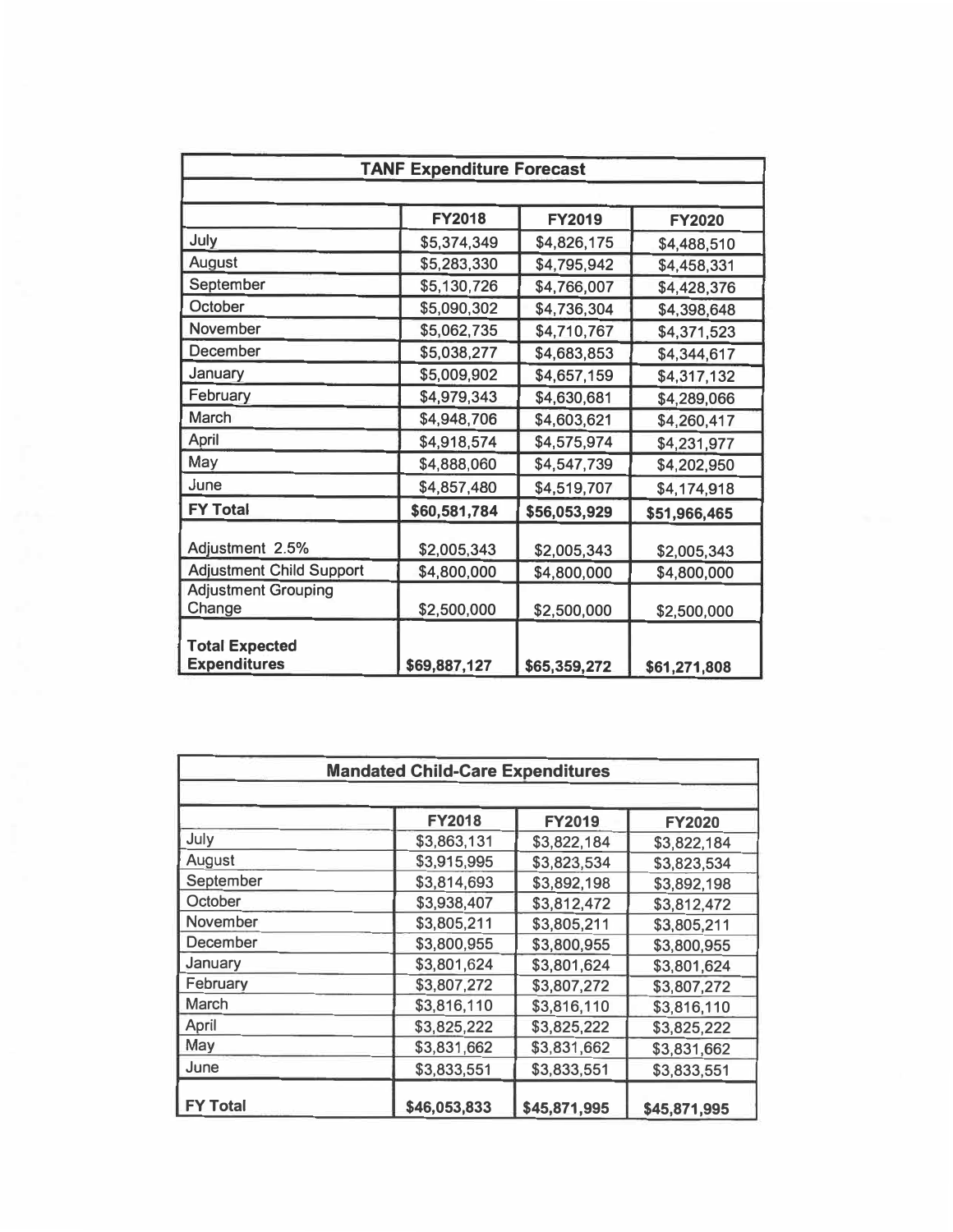|                 | <b>Title IVE Adoption Subsidy Forecast</b> |               |               |  |
|-----------------|--------------------------------------------|---------------|---------------|--|
|                 | <b>FY2018</b>                              | <b>FY2019</b> | <b>FY2020</b> |  |
| July            | \$8,014,706                                | \$8,905,049   | \$9,762,086   |  |
| August          | \$8,101,606                                | \$8,976,528   | \$9,833,530   |  |
| September       | \$8,156,932                                | \$9,047,415   | \$9,904,973   |  |
| October         | \$8,287,228                                | \$9,119,099   | \$9,976,415   |  |
| November        | \$8,341,482                                | \$9,190,523   | \$10,000,000  |  |
| December        | \$8,397,876                                | \$9,262,056   | \$10,100,000  |  |
| January         | \$8,473,540                                | \$9,333,425   | \$10,200,000  |  |
| February        | \$8,546,266                                | \$9,404,849   | \$10,300,000  |  |
| March           | \$8,623,088                                | \$9,476,321   | \$10,300,000  |  |
| April           | \$8,689,512                                | \$9,547,759   | \$10,400,000  |  |
| May             | \$8,761,327                                | \$9,619,209   | \$10,500,000  |  |
| June            | \$8,833,033                                | \$9,690,639   | \$10,500,000  |  |
| <b>FY Total</b> | \$101,226,596                              | \$111,572,872 | \$121,777,004 |  |

 $\mathcal{H}^{\text{max}}$ 

| <b>Special Needs (GF) Adoption Subsidy Forecast</b> |               |               |               |
|-----------------------------------------------------|---------------|---------------|---------------|
|                                                     | <b>FY2018</b> | <b>FY2019</b> | <b>FY2020</b> |
| July                                                | \$2,294,097   | \$2,039,995   | \$1,783,635   |
| August                                              | \$2,267,360   | \$2,021,142   | \$1,762,507   |
| September                                           | \$2,266,800   | \$1,998,836   | \$1,740,761   |
| October                                             | \$2,226,257   | \$1,976,793   | \$1,719,376   |
| November                                            | \$2,224,589   | \$1,956,656   | \$1,697,877   |
| December                                            | \$2,183,248   | \$1,933,503   | \$1,676,301   |
| January                                             | \$2,175,094   | \$1,913,504   | \$1,654,916   |
| February                                            | \$2,149,007   | \$1,890,933   | \$1,633,303   |
| March                                               | \$2,126,160   | \$1,869,998   | \$1,611,895   |
| April                                               | \$2,109,034   | \$1,848,391   | \$1,590,340   |
| May                                                 | \$2,081,674   | \$1,826,669   | \$1,568,863   |
| June                                                | \$2,066,125   | \$1,805,573   | \$1,547,371   |
| <b>FY Total</b>                                     | \$26,169,445  | \$23,081,993  | \$19,987,145  |